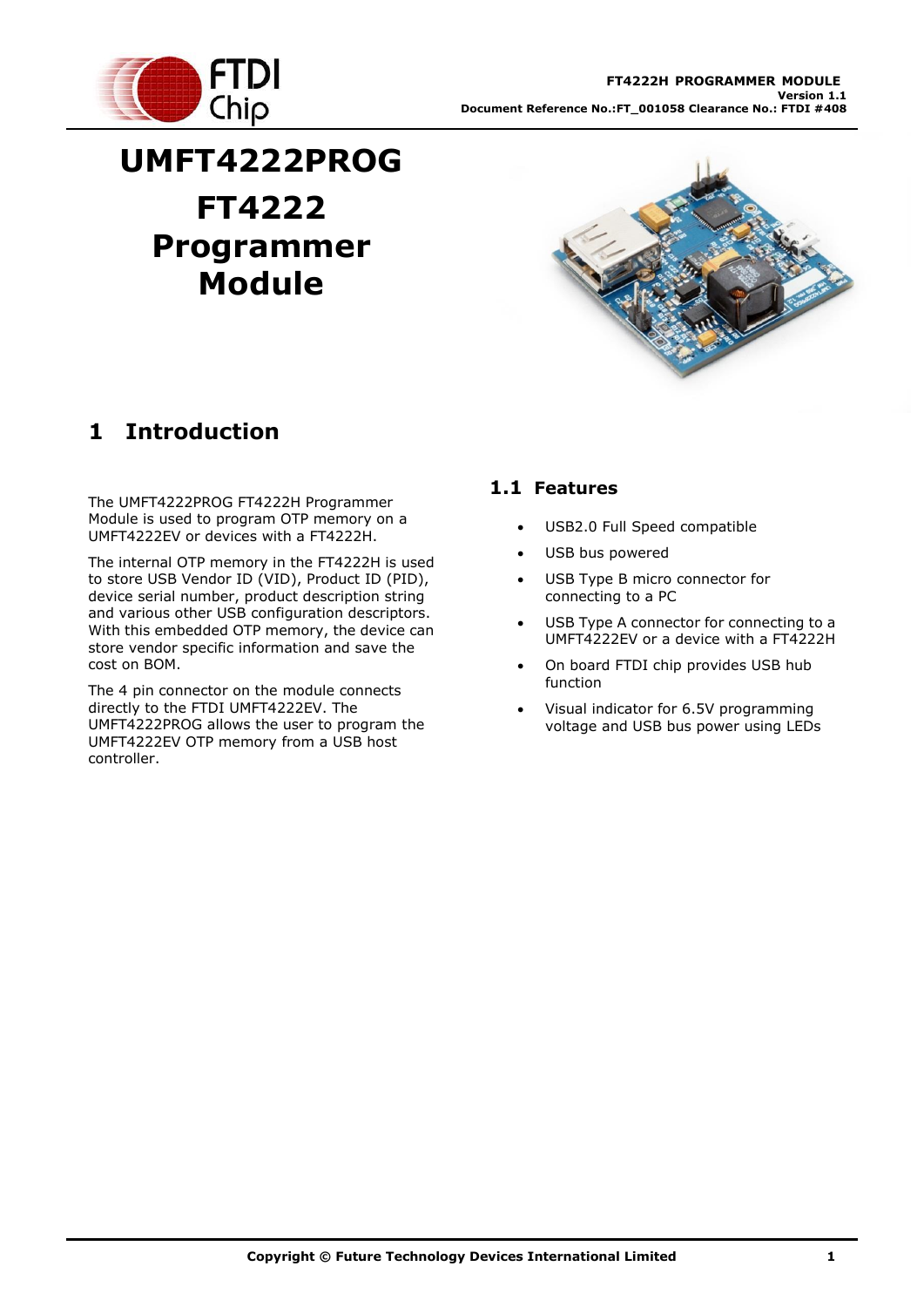

### **2 Applications**

- UMFT4222EV OTP Memory programming
- OTP Memory programming on custom device with FT4222H

### **2.1 Driver Support**

- Microsoft Windows 10 and 10 64-bit
- Microsoft Windows 8.1 and 8.1 64-bit
- Microsoft Windows 8 and 8 64-bit
- Microsoft Windows 7 and Windows 7 64-bit

The drivers listed above are all available to download for free from <http://www.ftdichip.com/Drivers/D2XX.htm>

### **2.2 Ordering Information**

The following **Error! Not a valid bookmark self-reference.** gives details of the available UMFT4222 Products.

| <b>Part Number</b> | <b>Description</b>                             |
|--------------------|------------------------------------------------|
| UMFT4222PROG       | FT4222H OTP memory programming module          |
| UMFT4222EV         | FT4222H evaluation module.                     |
| UMFT4222EV-B       | FT4222H evaluation module with B version chip. |

**Table 2-1 UMFT4222 Products Descriptions and Part Numbers**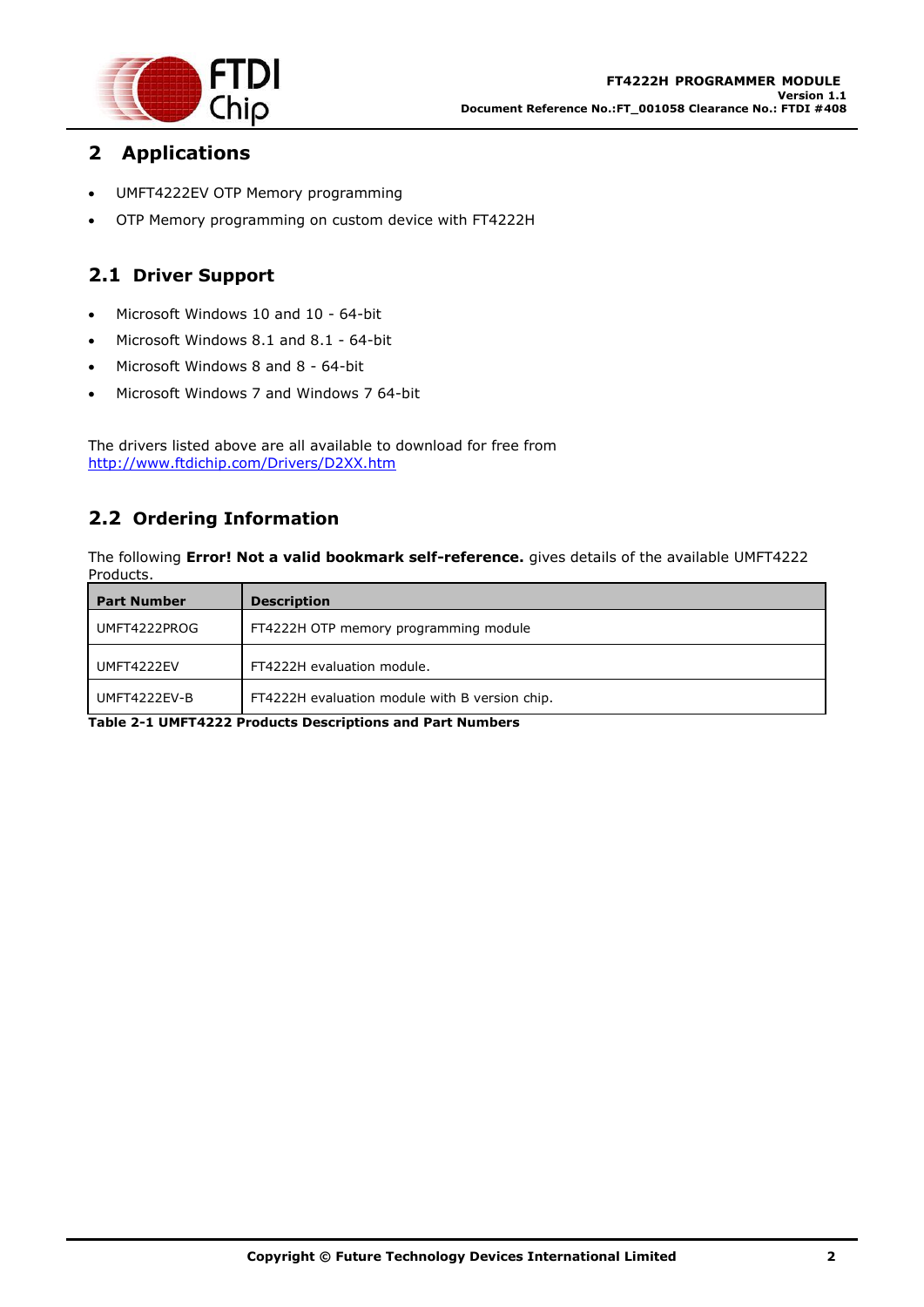

# **Table of Contents**

|   | 4 UMFT4222PROG module connection and Mechanical Details  6 |  |
|---|------------------------------------------------------------|--|
| 5 |                                                            |  |
|   |                                                            |  |
|   |                                                            |  |
|   |                                                            |  |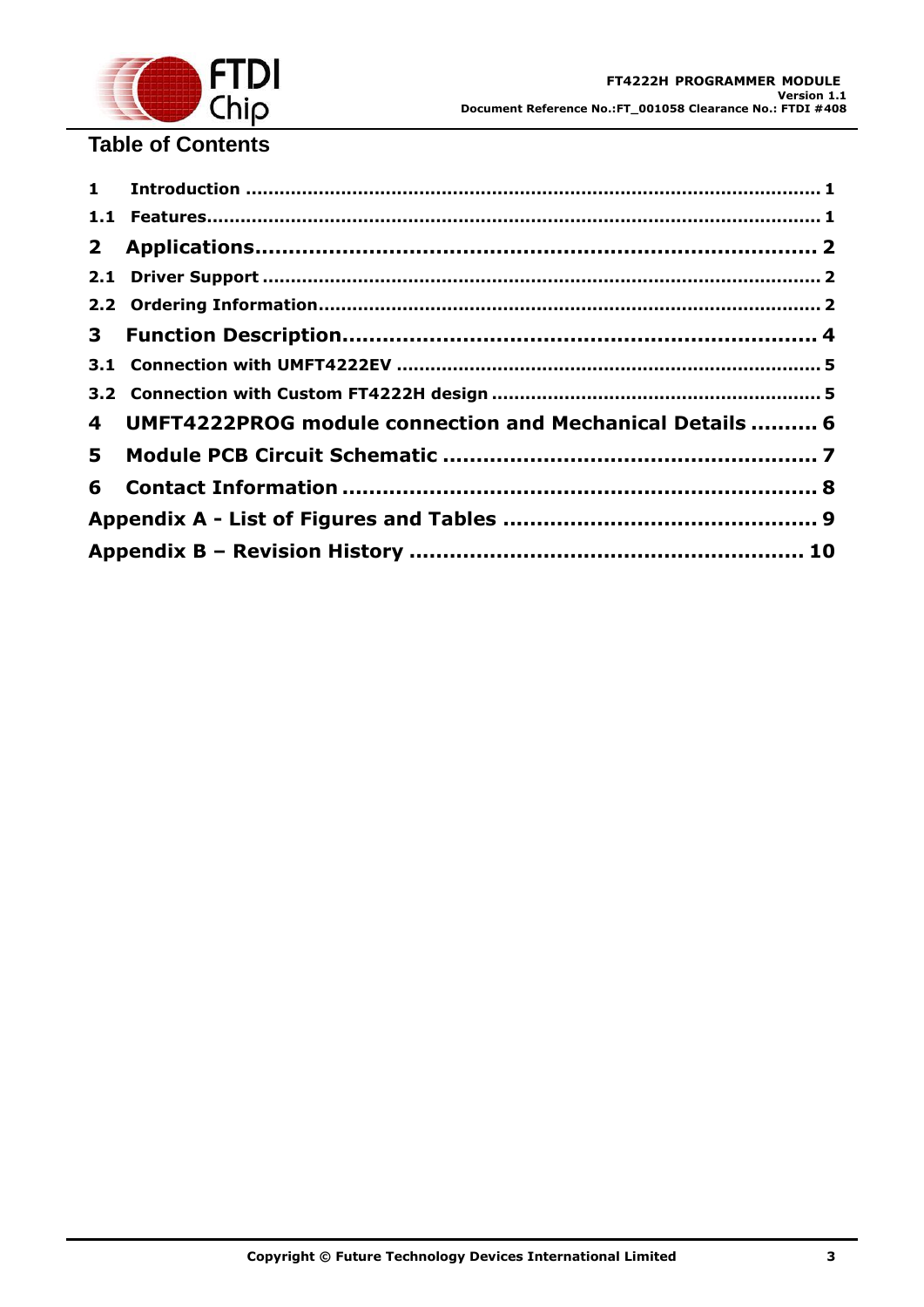

### **3 Function Description**

The FT4222H Programmer Module (UMFT4222PROG) is designed to control VPP power output (+6.5V) for programming the FT4222H OTP memory on the UMFT4222EV module or custom device with a FT4222H. This module is USB bus-powered and includes a USB 2.0 compliant full speed hub device. The VPP power is provided from the USB upstream port.

VPP power is supplied through 2 pins of the 2.54mm pitch header, JP1. There are two USB connectors: 1) CN1: USB Type B micro receptacle to a PC, 2) CN2: USB Type A receptacle to a UMFT4222EV or custom FT4222H device.

Having connected the UMFT4222PROG module, the user can perform the OTP memory programming with FT\_PROG software. FT\_PROG is a free programming utility for use with FTDI devices. For more details, please refer to the **FTDI** website.

| FTDI - FT Prog - Device: 0 [Loc ID:0x2121]                                                     | $\mathbf x$<br>--<br>الكال                             |
|------------------------------------------------------------------------------------------------|--------------------------------------------------------|
| <b>EEPROM</b> & FLASH ROM                                                                      |                                                        |
| DEVICES HELP<br><b>FILE</b>                                                                    |                                                        |
| ▯◶▮▮▫◝▯◕◞▮◙                                                                                    | $\bullet$                                              |
| <b>Device Tree</b>                                                                             | Property<br>Value                                      |
| Device: 0 [Loc ID:0x2121]                                                                      |                                                        |
| <b>E</b> <del>FT</del> EEPROM                                                                  | Chip Type:<br>'FT4222H'                                |
| <b>E</b> $\Rightarrow$ Chip Details                                                            | Vendor ID:<br>0x0403                                   |
| in ⇒ USB Device Descriptor                                                                     | Product ID:<br>0x601C                                  |
| <b>E</b> → USB Config Descriptor                                                               | <b>Product Desc:</b><br>'FT4222'                       |
| in ⇒ USB String Descriptors<br>in $\Rightarrow$ Hardware Specific                              | Serial Number:<br><b>FTVOP0LL</b>                      |
|                                                                                                | Manufacturer Desc:<br>'FTDI'                           |
|                                                                                                | <b>Location ID:</b><br>0x2121                          |
|                                                                                                | <b>EEPROM Type:</b><br>FT4222H OTP                     |
|                                                                                                |                                                        |
|                                                                                                |                                                        |
|                                                                                                | Property                                               |
|                                                                                                | <b>FTDI Device</b>                                     |
|                                                                                                | The connected FTDI device, the treeview gives a        |
|                                                                                                | representation of the EEPROM contents. Expand for more |
|                                                                                                | detail                                                 |
|                                                                                                |                                                        |
|                                                                                                |                                                        |
|                                                                                                |                                                        |
|                                                                                                |                                                        |
| Device Output                                                                                  |                                                        |
| Device: 0 [Loc ID:0x2121]                                                                      | ▲                                                      |
| Word MSB                                                                                       |                                                        |
| 0000: 4001 0403 601C 0000 32A0 0000 4000 0A1C<br>0008: 0E26 1234 0000 0000 AAAA 3431 030A 0046 | Ξ<br>.4.4.1.1.41.0.0                                   |
| 0010: 0054 0044 0049 030E 0046 0054 0034 0032                                                  | .T.D.I. J.F.T.4.2                                      |
| 0018: 0032 0032 0312 0046 0054 0056 004F 0050                                                  | .2.2. F.T.V. 0. P                                      |
|                                                                                                | .0. L.L. L.                                            |
|                                                                                                |                                                        |
| Ready                                                                                          |                                                        |

<span id="page-3-0"></span>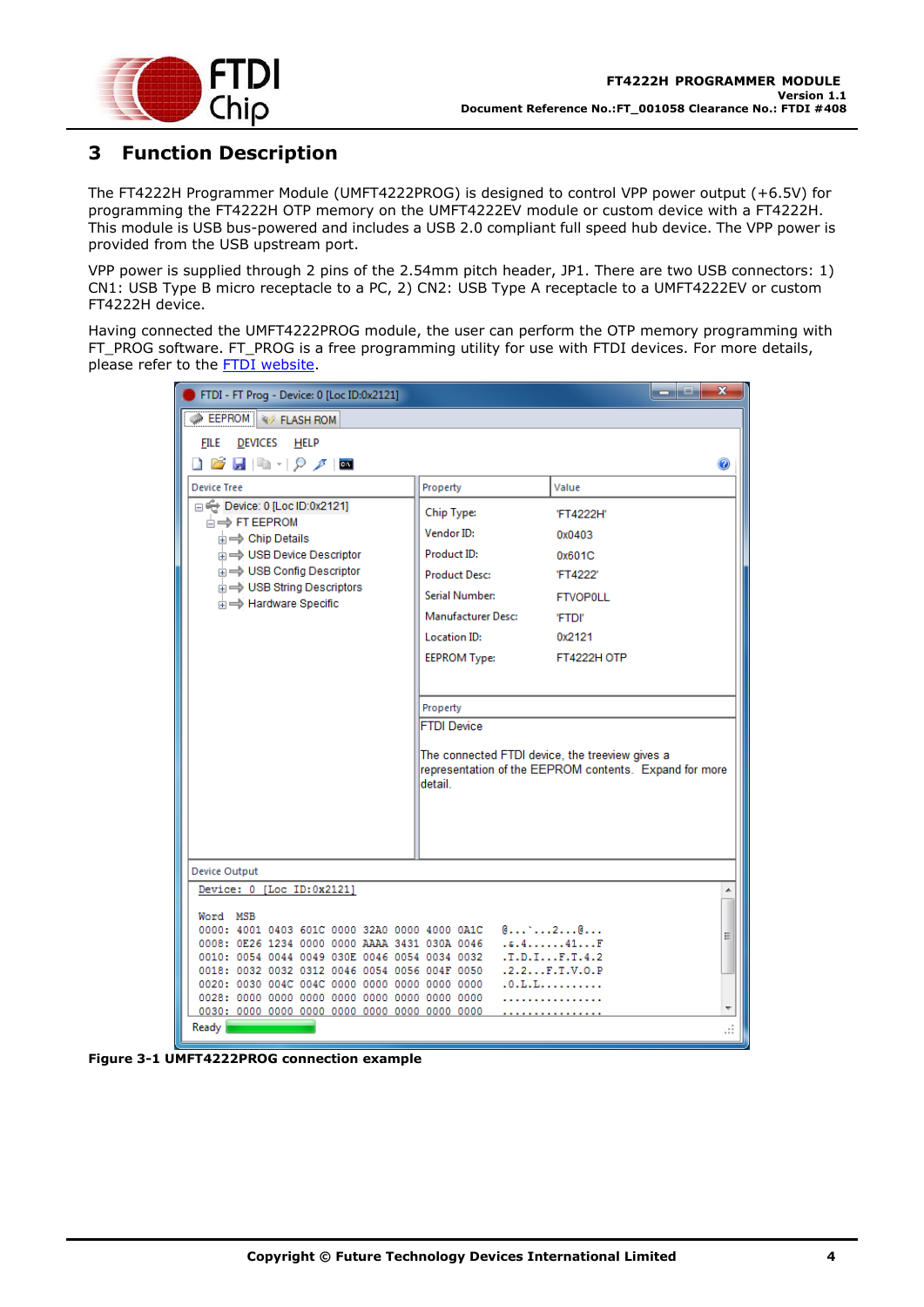

### **3.1 Connection with UMFT4222EV**

The UMFT4222EV module has a 4-pin ( populated at pin 3 and 4 positions), 2.54mm pitch male connector JP1 for connecting to the UMFT4222PROG JP1. The details of connect configuration are listed below.

- 1. UMFT4222PROG JP1 Pin3 to UMFT4222PROG JP1 Pin3
- 2. UMFT4222PROG JP1 Pin4 to UMFT4222PROG JP1 Pin4
- 3. UMFT4222PROG CN2 to UMFT4222EV CN1
- 4. UMFT4222PROG CN1 to PC



<span id="page-4-0"></span>

#### **3.2 Connection with Custom FT4222H design**

Custom designs using the FT4222H hardware, should expose a VPP and GND pin on the design PCB for OTP memory programming if required. The details of connect configuration are listed below.

- 1. UMFT4222PROG JP1 Pin3 to FT4222H GND Pin
- 2. UMFT4222PROG JP1 Pin4 to FT4222H VPP Pin
- 3. UMFT4222PROG CN2 to FT4222H USB D+/D-
- 4. UMFT4222PROG CN1 to PC



<span id="page-4-1"></span>**Figure 3-3 UMFT4222PROG to FT4222H Custom Device**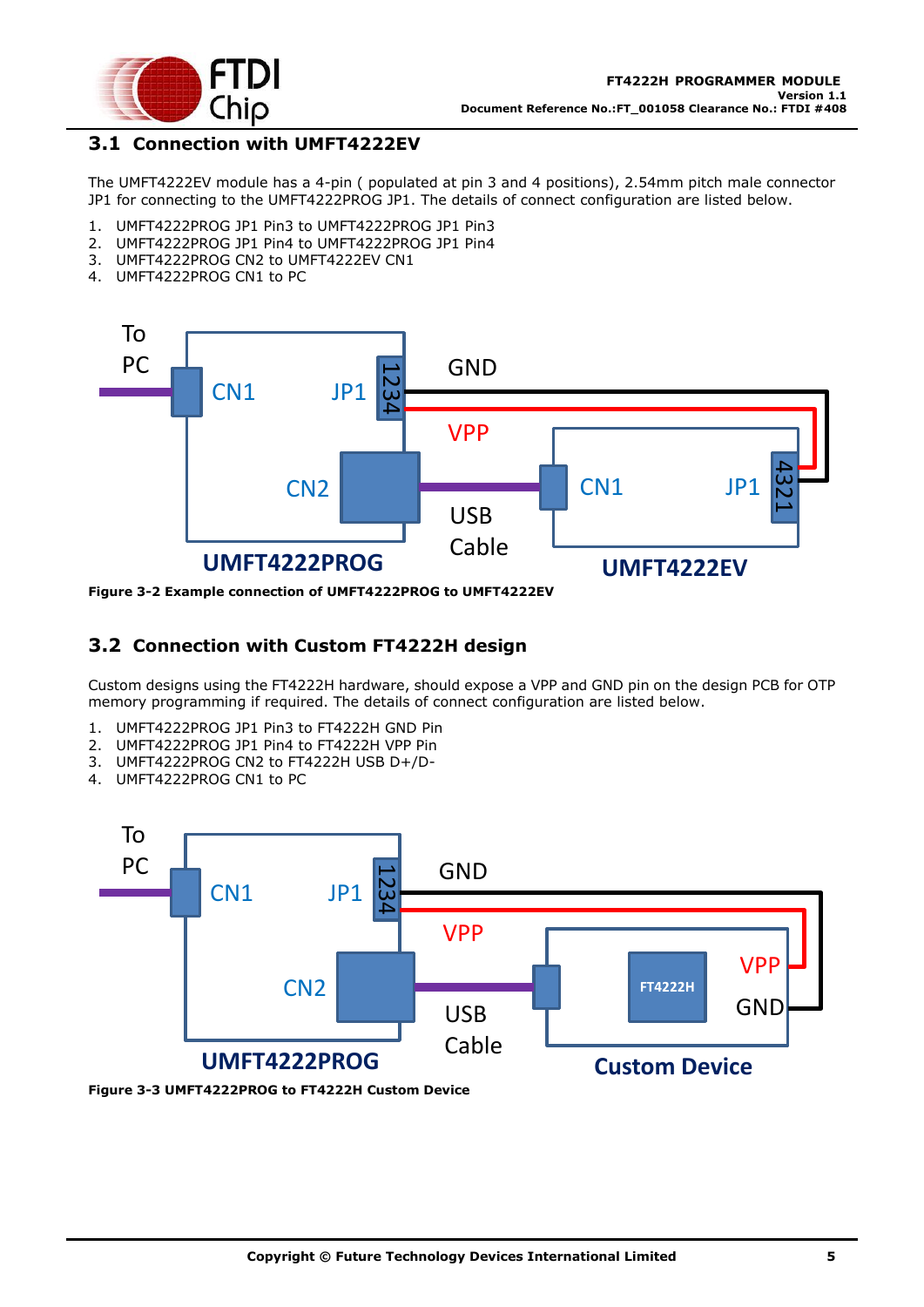

### **4 UMFT4222PROG module connection and Mechanical Details**

**[Figure 4-1](#page-5-0)**, shows the UMFT4222PROG module layout. The module is 42.38mm x 41.23mm dimension.



**Figure 4-1 UMFT4222PROG module layout** 41.23mm

<span id="page-5-0"></span>The following [Table 4-1](#page-5-1) shows the module signals for these signals on the UMFT4222PROG module.

| Pin No. | <b>Name</b> | Type       | Description          |
|---------|-------------|------------|----------------------|
| $JP1-1$ | No Signal   | <b>NA</b>  | Not populated on PCB |
| $JP1-2$ | No Signal   | <b>NA</b>  | Not populated on PCB |
| $JP1-3$ | GND         | <b>PWR</b> | Ground               |
| JP1-4   | <b>VPP</b>  | <b>PWR</b> | 6.5V Voltage supply  |

<span id="page-5-1"></span>**Table 4-1 UMFT4222PROG module Connections (numbers refer to pad numbers on the PCB)**

The following [Table 4-1](#page-5-1) shows the USB Connector of UMFT4222PROG module.

| Connector<br>No. | Name                                                                 | Description                                |
|------------------|----------------------------------------------------------------------|--------------------------------------------|
| CN <sub>1</sub>  | USB upstream port, Micro-B<br>type receptacle                        | Connect to a PC                            |
| CN <sub>2</sub>  | USB downstream port,<br>Standard A type receptacle<br>$\blacksquare$ | Connect to an UMFT4222EV evaluation board. |

<span id="page-5-2"></span>**Table 4-2 UMFT4222PROG module USB Connectors**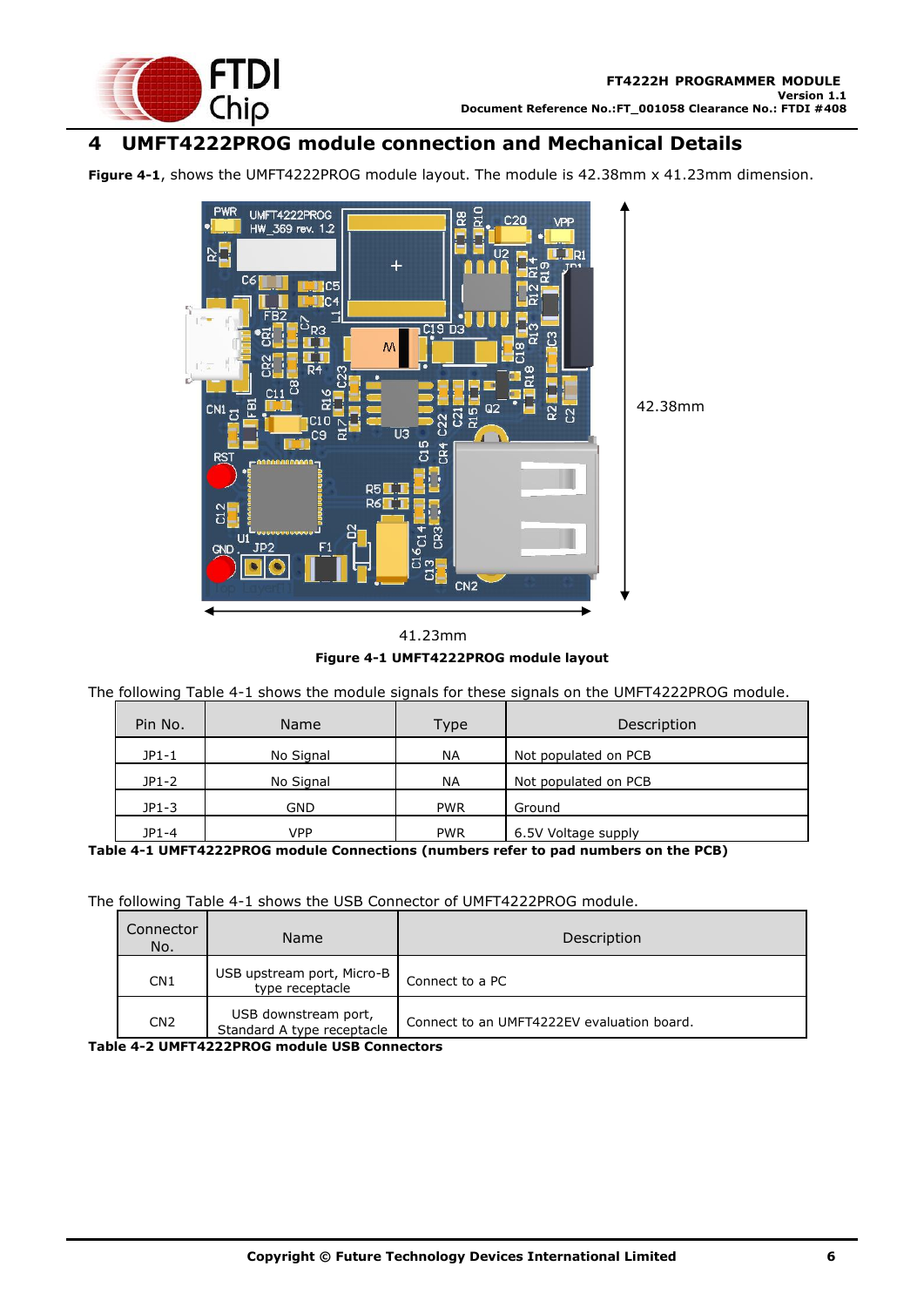

## **5 Module PCB Circuit Schematic**

The circuit schematics for the UMFT4222PROG board, are shown in [Figure 5-1](#page-6-0) .



<span id="page-6-0"></span>**Figure 5-1 Circuit Schematic of UMFT4222PROG**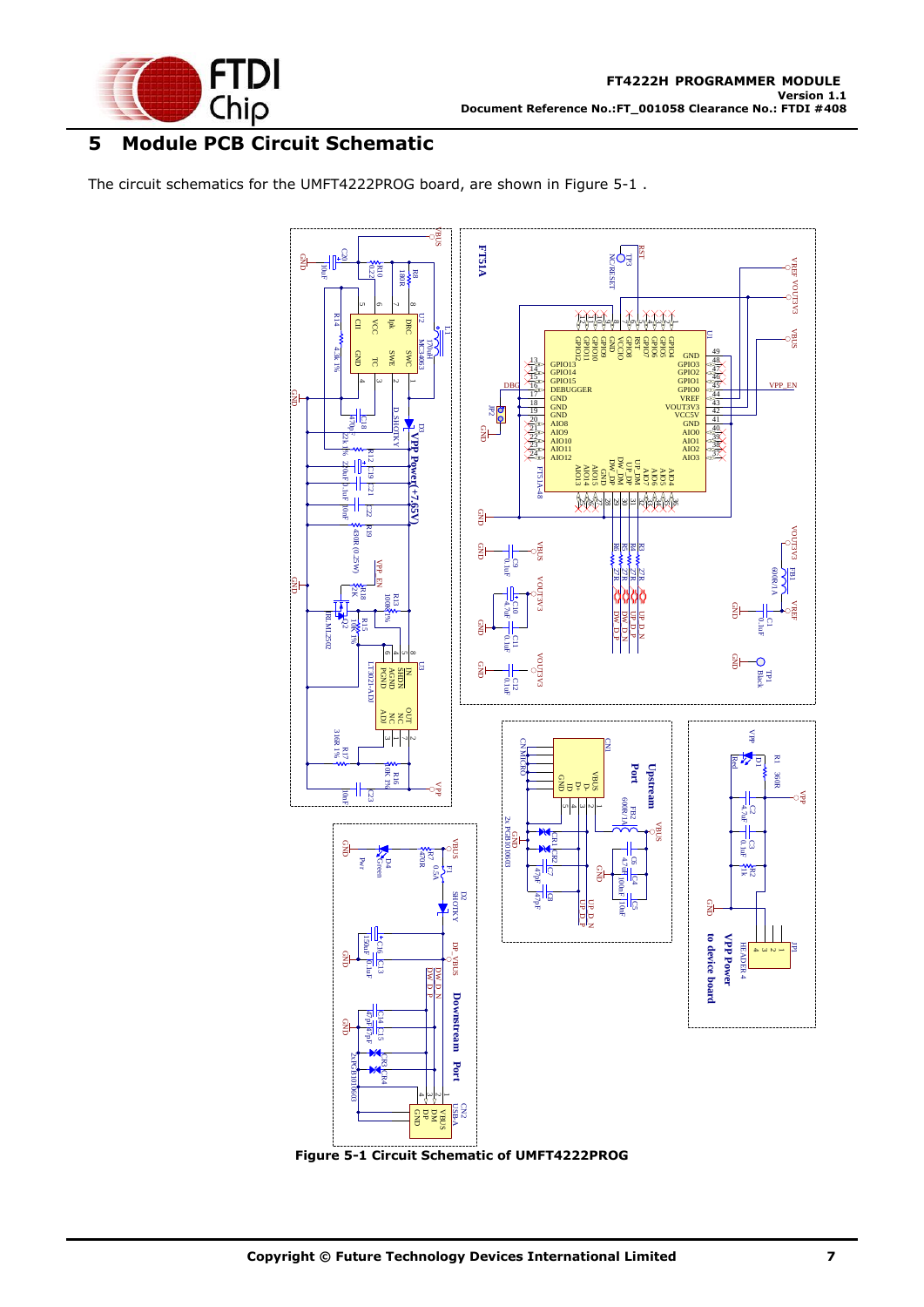

#### **6 Contact Information**

#### **Head Office – Glasgow, UK**

Future Technology Devices International Limited Unit 1, 2 Seaward Place, Centurion Business Park Glasgow G41 1HH United Kingdom Tel: +44 (0) 141 429 2777 Fax: +44 (0) 141 429 2758

E-mail (Sales) sales1@ftdichip.com E-mail (Support) support1@ftdichip.com E-mail (General Enquiries) admin1@ftdichip.com

#### **Branch Office – Taipei, Taiwan**

Future Technology Devices International Limited (Taiwan) 2F, No. 516, Sec. 1, NeiHu Road Taipei 114 Taiwan , R.O.C. Tel: +886 (0) 2 8797 1330 Fax: +886 (0) 2 8751 9737

E-mail (Sales) tw.sales1@ftdichip.com E-mail (General Enquiries) tw.admin1@ftdichip.com

E-mail (Support) tw.support1@ftdichip.com

#### **Branch Office – Tigard, Oregon, USA**

Future Technology Devices International Limited (USA) 7130 SW Fir Loop Tigard, OR 97223 USA Tel: +1 (503) 547 0988 Fax: +1 (503) 547 0987

E-Mail (Sales) us.sales@ftdichip.com E-Mail (Support) us.support@ftdichip.com E-Mail (General Enquiries) us.admin@ftdichip.com

#### **Branch Office – Shanghai, China**

Future Technology Devices International Limited (China) Room 1103, No. 666 West Huaihai, Shanghai, 200052 China Tel: +86 21 62351596 Fax: +86 21 62351595

E-mail (Support) cn.support@ftdichip.com E-mail (General Enquiries) cn.admin@ftdichip.com

E-mail (Sales) cn.sales@ftdichip.com

#### **Web Site**

http://ftdichip.com

System and equipment manufacturers and designers are responsible to ensure that their systems, and any Future Technology Devices International Ltd (FTDI) devices incorporated in their systems, meet all applicable safety, regulatory and system-level performance requirements. All application-related information in this document (including application descriptions, suggested FTDI devices and other materials) is provided for reference only. While FTDI has taken care to assure it is accurate, this information is subject to customer confirmation, and FTDI disclaims all liability for system designs and for any applications assistance provided by FTDI. Use of FTDI devices in life support and/or safety applications is entirely at the user's risk, and the user agrees to defend, indemnify and hold harmless FTDI from any and all damages, claims, suits or expense resulting from such use. This document is subject to change without notice. No freedom to use patents or other intellectual property rights is implied by the publication of this document. Neither the whole nor any part of the information contained in, or the product described in this document, may be adapted or reproduced in any material or electronic form without the prior written consent of the copyright holder. Future Technology Devices International Ltd, Unit 1, 2 Seaward Place, Centurion Business Park, Glasgow G41 1HH, United Kingdom. Scotland Registered Company Number: SC136640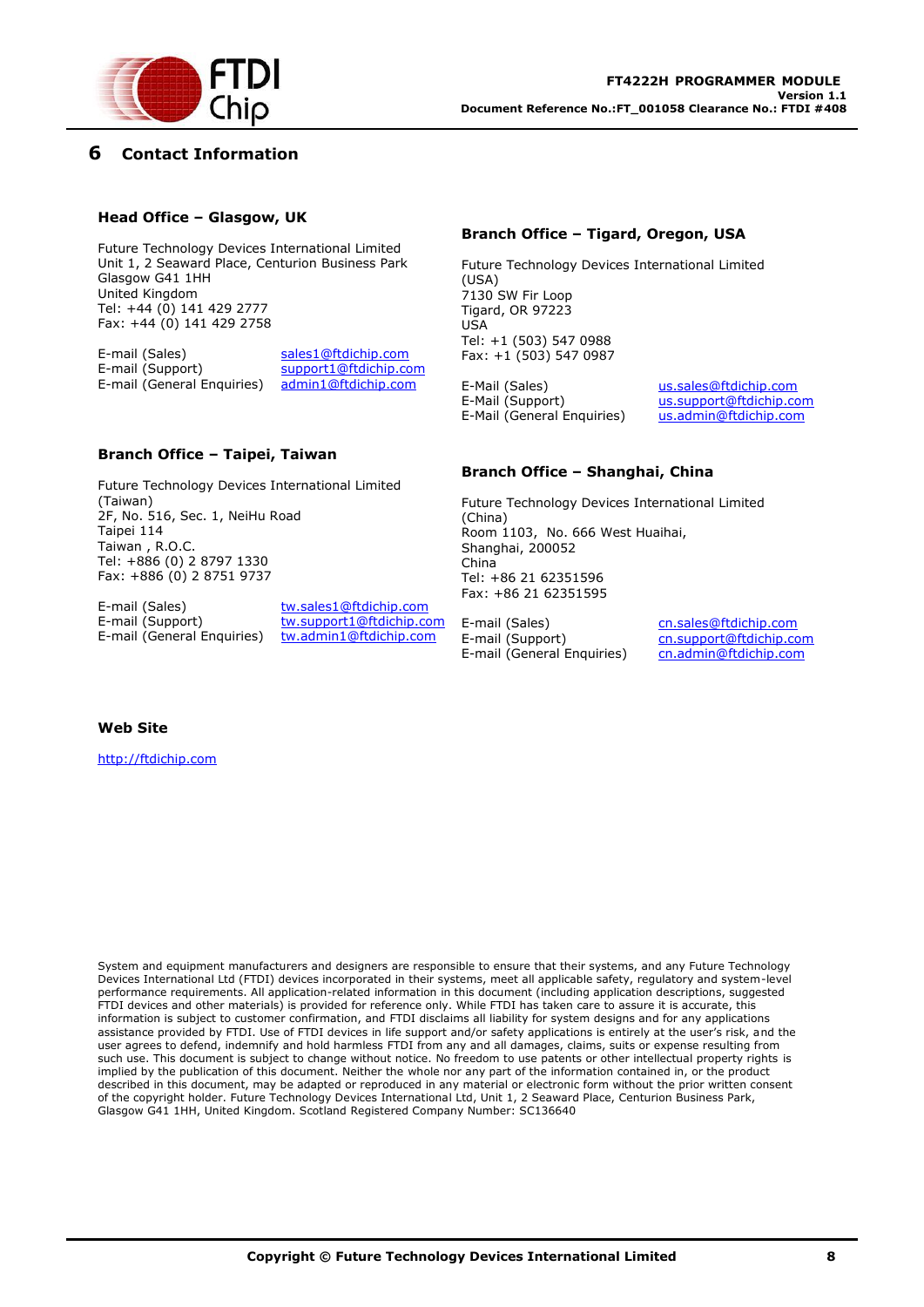

# **Appendix A - List of Figures and Tables**

### **List of Figures**

| Figure 3-2 Example connection of UMFT4222PROG to UMFT4222EV  5 |  |
|----------------------------------------------------------------|--|
|                                                                |  |
|                                                                |  |
|                                                                |  |

### **List of Tables**

| Table 4-1 UMFT4222PROG module Connections (numbers refer to pad numbers on the |  |
|--------------------------------------------------------------------------------|--|
|                                                                                |  |